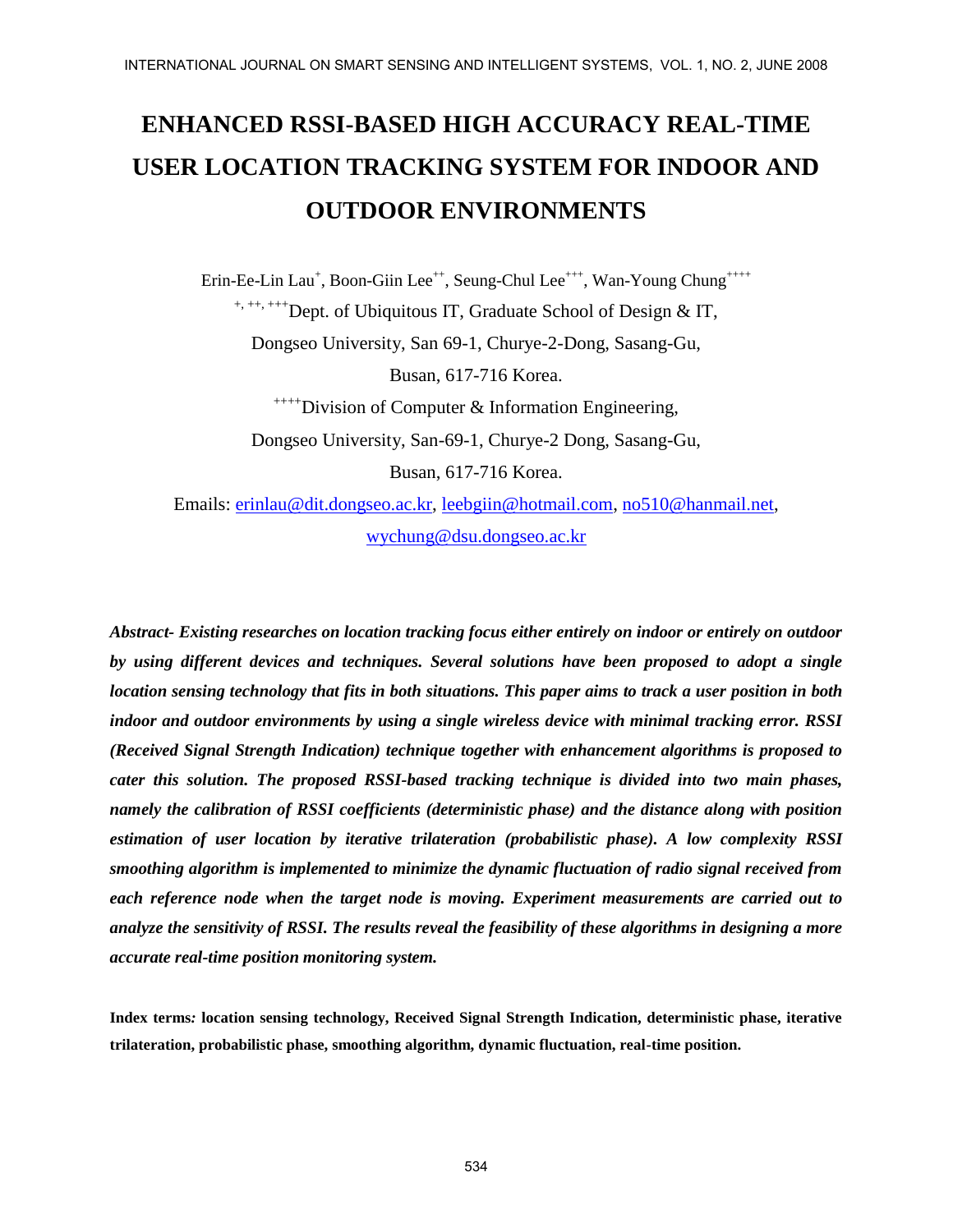#### I. INTRODUCTION

Due to the maturity in the wireless technology, location-tracking of objects and people in indoor or outdoor environments has received ample attention from researchers lately. There are various methods for identifying and tracking user position such as Cricket [1], Mote Track [2] or GPS [3]. GPS offers a scalable, efficient and cost effective location services that are available to the large public. However, the satellite emitted signals cannot be exploited indoor to effectively determine the location. Due to different environmental characteristics, none of the above methods is used for tracking user in both indoor and outdoor environment using the same sensor device and sensing method. Hence, accurate estimation of location in both environments remains a longstanding difficult task.

The aim of this research is to track a user position in both indoor and outdoor environments with a minimal tracking error by incorporating a radiolocation device (CC2431 [4], Chipcon, Norway) which uses IEEE802.15.4 standard. The device possesses a location estimation capability via Received Signal Strength Indicator (RSSI). This method computes distances based on the transmitted and received signal strengths between blind node and reference nodes. Blind node, which is embedded within CC2431 location engine, will collect signals from all reference nodes responding to a request, reads out the calculated position and sends the position information to a monitoring application.

Much of the researches on RSSI are done by utilizing existing WLAN infrastructure [5, 6]. This approach is no doubt a cost effective solution, however, the uses for this WLAN suffers from the elimination of rays. Some signals are too weak to contribute in the calculation of distance and therefore, they must be eliminated from the system. Such signal elimination process is done in this radiolocation device.

As the prototype has been designed and constructed, the objective behind this work is to improve the accuracy of the system. Accuracy of location tracking system which caters the solution for hybrid environments is obligatory to ensure the effectiveness in estimating a user position. Therefore, instead of capturing the position information sent from the blind node, raw RSSI values processed by blind node are captured and sent to the monitoring application. Several refining algorithms are proposed and developed in addition to the current radiolocation's algorithm so that the error is reduced to a more acceptable level.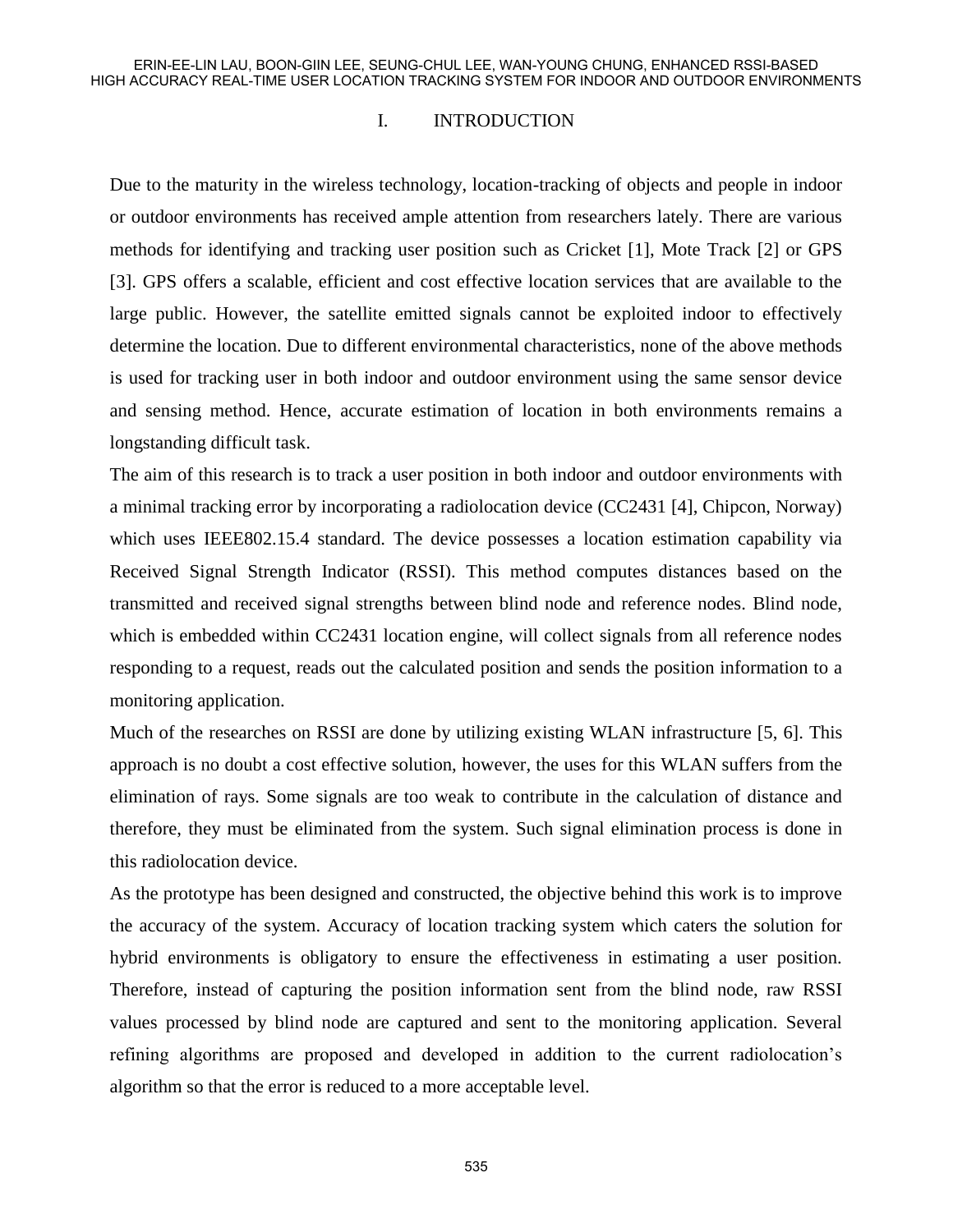From application perspective, this hybrid environment tracking scheme can be utilized for various applications such as locating in-demand personnel like doctors or patients with vital sign sensor in hospital environment. It can also serve as a basis for context-aware application.

#### II. SYSTEM DESIGN

Figure 1 depicts the system design for this real time location tracking system. The system consists of a set of static reference nodes at preset coordinates, and a blind node carried by the mobile target. Blind node broadcasts signal to the reference nodes nearby and reference nodes reply by sending their coordinates and RSSI values at that distance back to the blind node. Blind node then selects the best eight highest RSSI signals (from -40dBm to -95dBm) to be dispatched to the base station, which is connected to a laptop, using RF transmission from CC2420 radio chip. Refining algorithm and estimation of blind node's position are implemented in the base station after the reference nodes' RSSI data  $(RSSI_i)$  and position information  $(X_i, Y_i)$  are received. Estimated position is continuously updated and visually represented on a monitoring application. The position information can be accessed remotely from other personal computer (PC) via Wireless LAN.

#### a. Deterministic Phase

Deterministic phase involves calibrating RSSI values for each reference node. In the previous studies on radio propagation patterns [7, 8] in different environments exhibits the feature of nonisotropic path loss due to the various transmission medium and direction. Therefore, there is a need for the analysis of real radio propagation pattern to cater for this irregularity. Using a blind node, raw RSSI values are collected at several predefined distances from the respective reference node at the test area where it is implemented. The calibrated values are then processed to obtain a suitable propagation constant for each reference node. Chipcon [9] specifies the following formula to compute the RSSI.

$$
RSSI = -(10n \log_{10} d + A) \qquad (1)
$$

where n is signal propagation constant or exponent, d is the distance from sender and A is the received signal strength at 1 meter distance.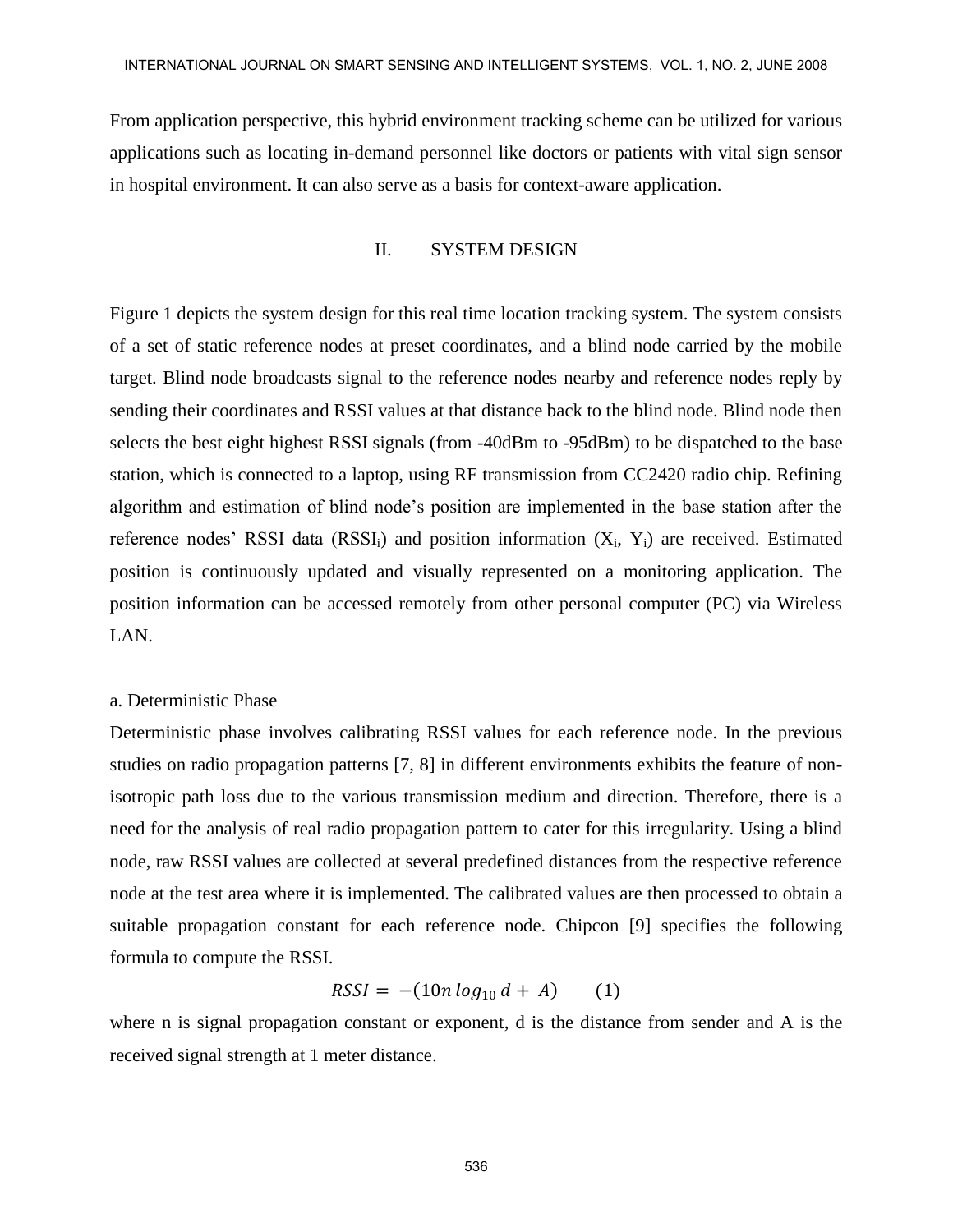A series of calibration shows that uniform computation of signal propagation constant in order to determine the distance according to signal strength exhibits some drawbacks. This verified that different mediums (free space, glass, and wall) surrounding the reference nodes affect the signal attenuation differently. Therefore, if only a single propagation constant is used for all reference nodes, miscalculation of the distance occurs. The calibrated propagation constant takes obstacles into account and it is calculated by reversing the linear RSSI equation as shown in (1).

$$
n_i = -\left(\frac{RSSI_i - A}{10 \log_{10} d_i}\right) \tag{2}
$$

The value A is obtained in a no-obstacle one-meter distance signal strength measurements from the reference nodes.



Figure 1. System architecture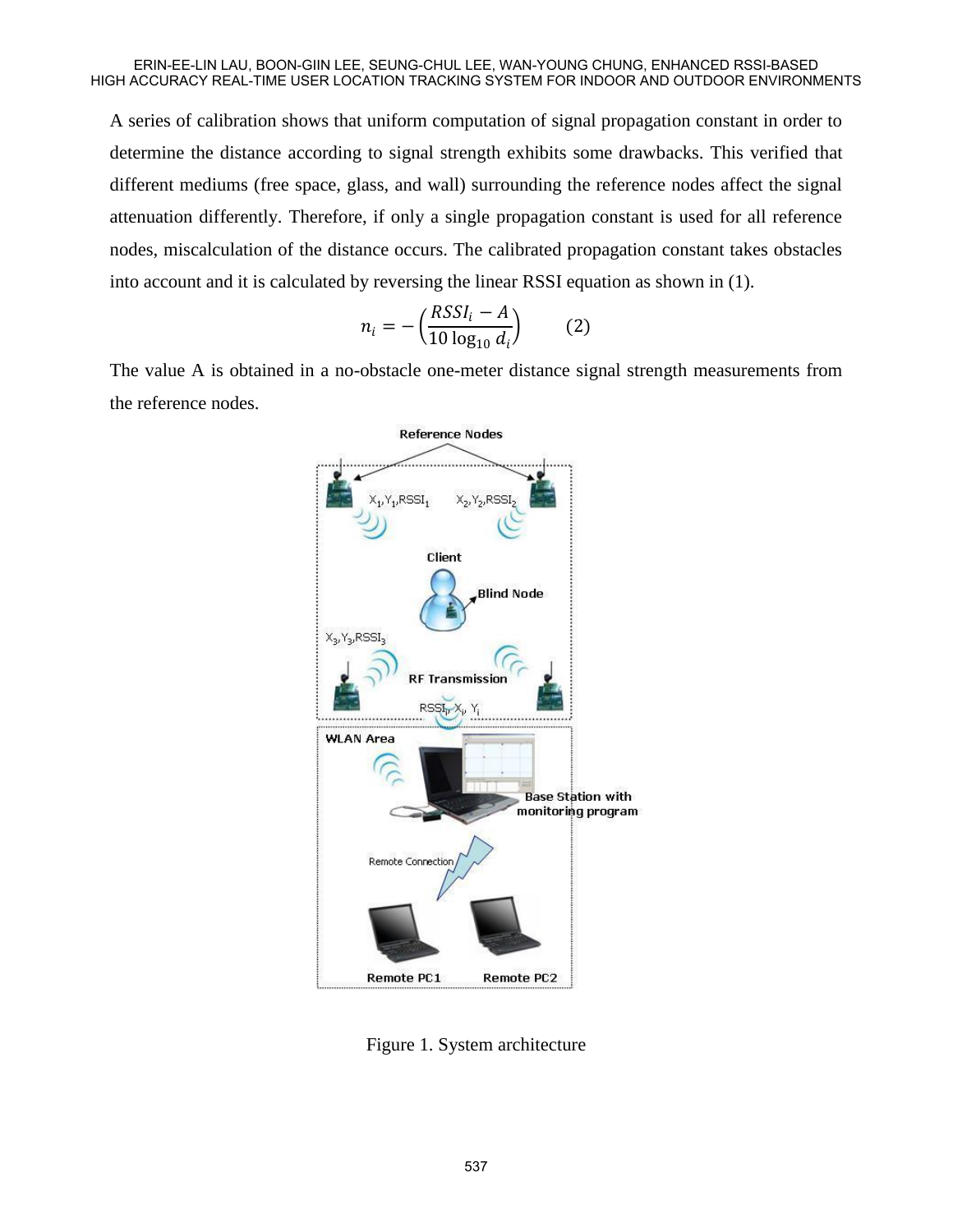# Original CC2431 Location Estimation Algorithm





**Proposed Location Estimation** 

Figure 2. Refinement algorithm

# b. Probabilistic Phase

Probabilistic phase involves two tasks, namely the distance estimation and the position estimation.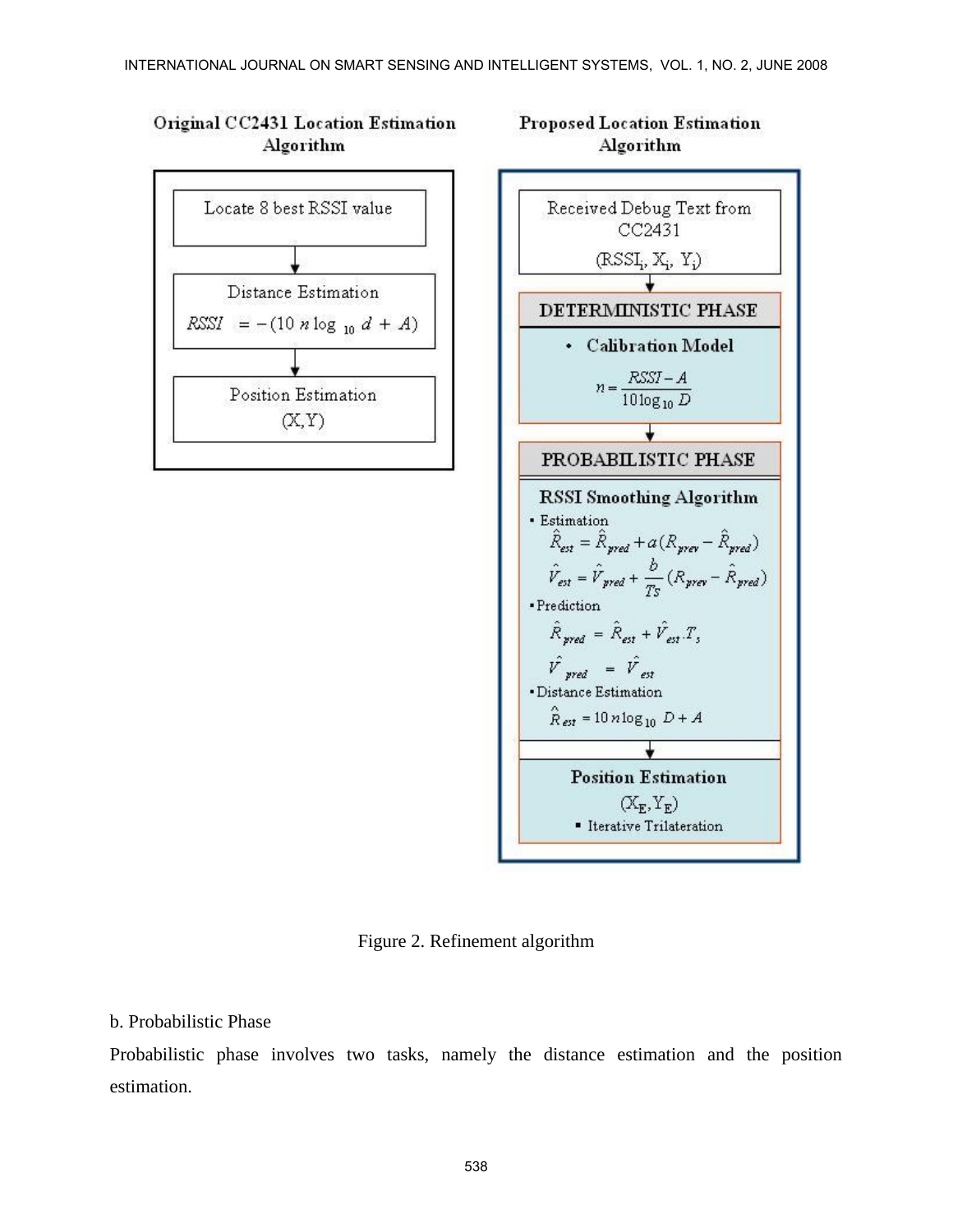### b.i. Distance Estimation

The main challenge in RSSI-based location tracking is its high sensitivity to the environmental changes. The vacillating nature of RSSI measurement limits the accuracy in the estimation. In other word, if the radio propagation signal strength is tightly correlated with the distance between emitter and receiver, location determination would be a trivial problem that could be solved easily. However, in practice, the relationship between signal strength and distance is not straightforward and is dynamic in nature. This happens even when the mobile target does not move and yet, signal strength varies over time. This is the nature of signal's behavior. Therefore, a low complexity smoothing algorithm is proposed to minimize the dynamic fluctuation of radio signal received from each reference node when the blind node is moving.

The method is based on the fact that the mobile user does not move arbitrarily within the testbed. There is a correlation between current positions with previous location. The basic assumption for this smoothing algorithm is that the constant velocity motion will result in constant data change rate and stationary noise processes. The selection of gains is based on the optimal trade-off between the filter coefficients and the blind node's motion change rate, so that the noise is reduced to an optimal value. The estimation stages for the smoothing algorithm used are shown as below

$$
\hat{R}_{est(i)} = \hat{R}_{pred(i)} + a(R_{prev(i)} - \hat{R}_{pred(i)})
$$
(3)

$$
\hat{V}_{est(i)} = \hat{V}_{pred(i)} + \frac{\nu}{T_s} \left( R_{prev(i)} - \hat{R}_{pred(i)} \right)
$$
(4)

The prediction stages for the smoothing algorithm used are shown as below

$$
\hat{R}_{pred (i+1)} = \hat{R}_{est (i)} + \hat{V}_{est (i)} T_s
$$
 (5)  

$$
\hat{V}_{pred (i+1)} = \hat{V}_{est (i)}
$$
 (6)

where  $\hat{R}_{est(i)}$  is the *i*th smoothed estimation range,  $\hat{R}_{pred(i)}$  is the *i*th predicted range while  $R_{prev(i)}$  is the *i*th predicted range.  $\hat{V}_{est(i)}$  and  $\hat{V}_{pred(i)}$  are the *i*th smoothed estimation range rate and the *i*th predicted range rate respectively.  $a$  and  $b$  is the gain constant and  $T_s$  is time segment upon the *i*th update.

Filtered RSSI values obtained from the equations above are converted to distances using equation stated in (1) with calibrated propagation constant derived from previous phase.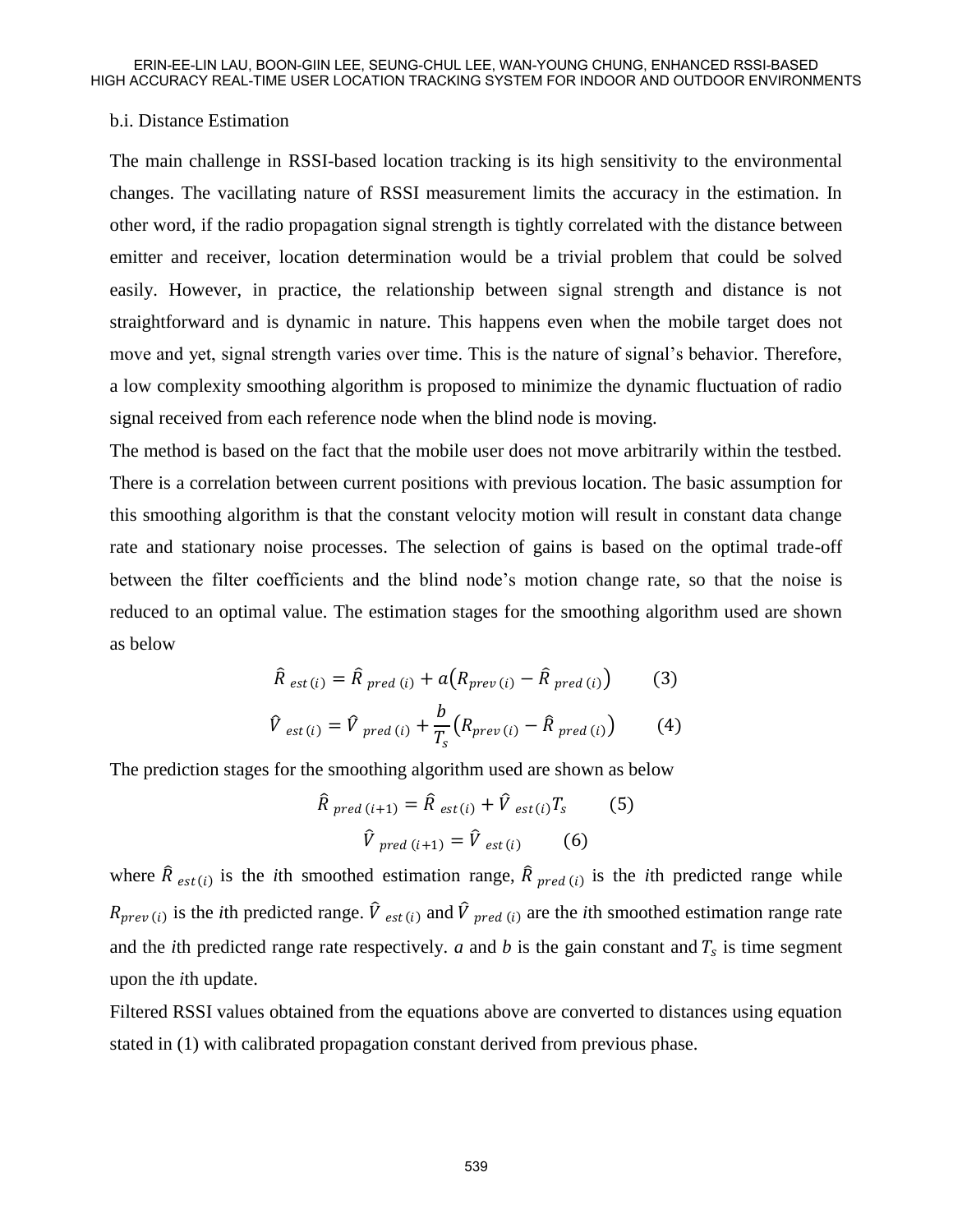#### b.ii. Position Estimation

To estimate the position of the blind node, at least three reference nodes in the network must be able to detect and measure the blind node's signal strength. Trilateration is a method to determine the position of an object based on simultaneous range measurements from three reference nodes at known location. Iterative method is applied to derive blind node position according to the estimated distance resolved from filtered RSSI and the calibrated constant. The algorithm requires the coordinates of at least three reference nodes  $(x_i, y_i)$  and the distances di between the blind node and the respective reference nodes, which are estimated in the previous subsection. A trivial estimated position  $(x_e, y_e)$  is needed to start the algorithm. This estimated position represents the latest calculated position. The algorithm then calculates the difference between the measured and estimated distance by

$$
|f_i = (x_e, y_e)| = |d_i - \sqrt{(x_i - x_e)^2 + (y_i - y_e)^2}| \tag{7}
$$

Applying the first degree Taylor series approximation, the adjustment  $(\Delta x, \Delta y)$  used in iteration of  $(x_e, y_e)$  can be determined using matrix calculation with the following equation

$$
\Delta = (B^T B)^{-1} B^T f \qquad or \qquad \Delta = \begin{bmatrix} \Delta x \\ \Delta y \end{bmatrix} \qquad (8)
$$

where B is given by

$$
B = \begin{bmatrix} \frac{\partial F_1}{\partial x_e} & \frac{\partial F_1}{\partial y_e} \\ \vdots & \vdots \\ \frac{\partial F_i}{\partial x_e} & \frac{\partial F_i}{\partial y_e} \end{bmatrix} = \begin{bmatrix} \frac{(x_1 - x_e)}{\sqrt{(x_1 - x_e)^2 + (y_1 - y_e)^2}} & \frac{(y_1 - y_e)}{\sqrt{(x_1 - x_e)^2 + (y_1 - y_e)^2}} \\ \vdots & \vdots \\ \frac{(x_i - x_e)}{\sqrt{(x_i - x_e)^2 + (y_i - y_e)^2}} & \frac{(y_i - y_e)}{\sqrt{(x_i - x_e)^2 + (y_i - y_e)^2}} \end{bmatrix}
$$

while f is calculated by

$$
f = -\begin{bmatrix} d_1 - \sqrt{(x_1 - x_e)^2 + (y_1 - y_e)^2} \\ \vdots \\ d_i - \sqrt{(x_i - x_e)^2 + (y_i - y_e)^2} \end{bmatrix}
$$

where

$$
x_e = x_e + \Delta x, \qquad y_e = y_e + \Delta y \tag{9}
$$

New estimated position  $(x_e, y_e)$  is obtained by solving equation 9. The iteration continues until the error is acceptable. By calculating the mean value of the points, the final position is computed. Both CC2431 position estimation results and this iterative trilateration algorithm are analyzed to observe the improvement achieved.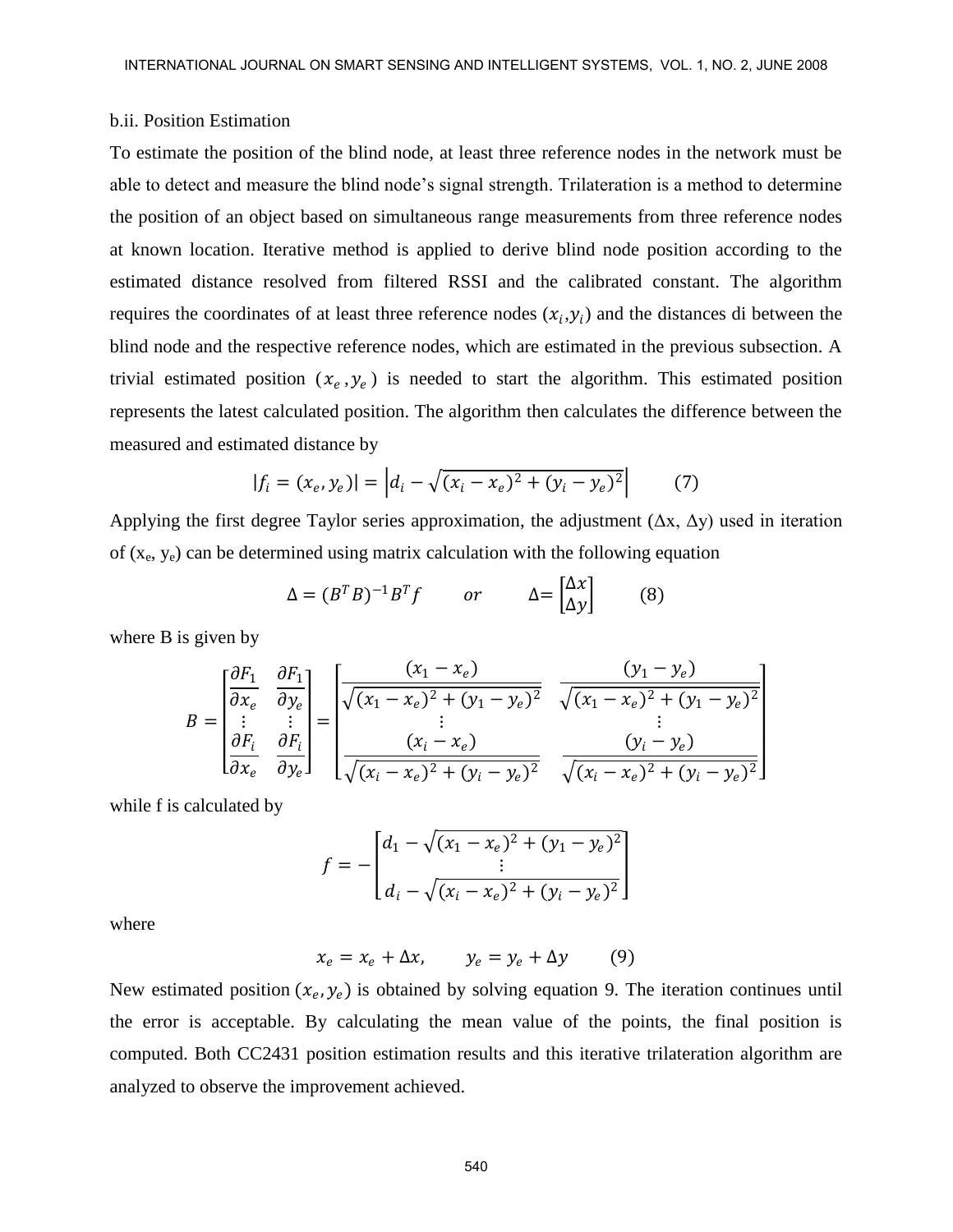#### III. EXPERIMENT SETUP

Experiments were carried out in a combined indoor and outdoor environment to test and validate the proposed model mentioned in previous section. Error caused by reflection due to the antenna diversity can be reduced by setting the antenna of each reference node and blind node at the angle of 90 degrees at the mounting surface. Different measurement campaigns pertinent to each parameter in the model are implemented to analyze the sensitivity of RSSI. TIP sensor node [9] which features the Chipcon CC2420 [10] radio for wireless communication is used as a base station to receive raw RSSI values from blind node. The base station is connected to a personal computer via USB serial port. In order to track the real-time position of the moving target, an application with Graphical User Interface (GUI) is developed in C# to depict the floor plan of the building. The position of the blind node is displayed as a red dot whilst the reference nodes are depicted as blue dots. A snapshot of the tracking system is shown in Figure 3. The monitoring application collects and processes the raw RSSI data received by the base station node.



Figure 3. Real-time monitoring application GUI

The layout of the experiment test-bed is shown in Figure 4. The physical dimension of the indoor environment is 34m x 30m, with a corridor in the middle measuring 24.7m x 3m (see Figure 5). The outdoor environment (balcony) has a physical dimension of 29m x 27m (see Figure 6). A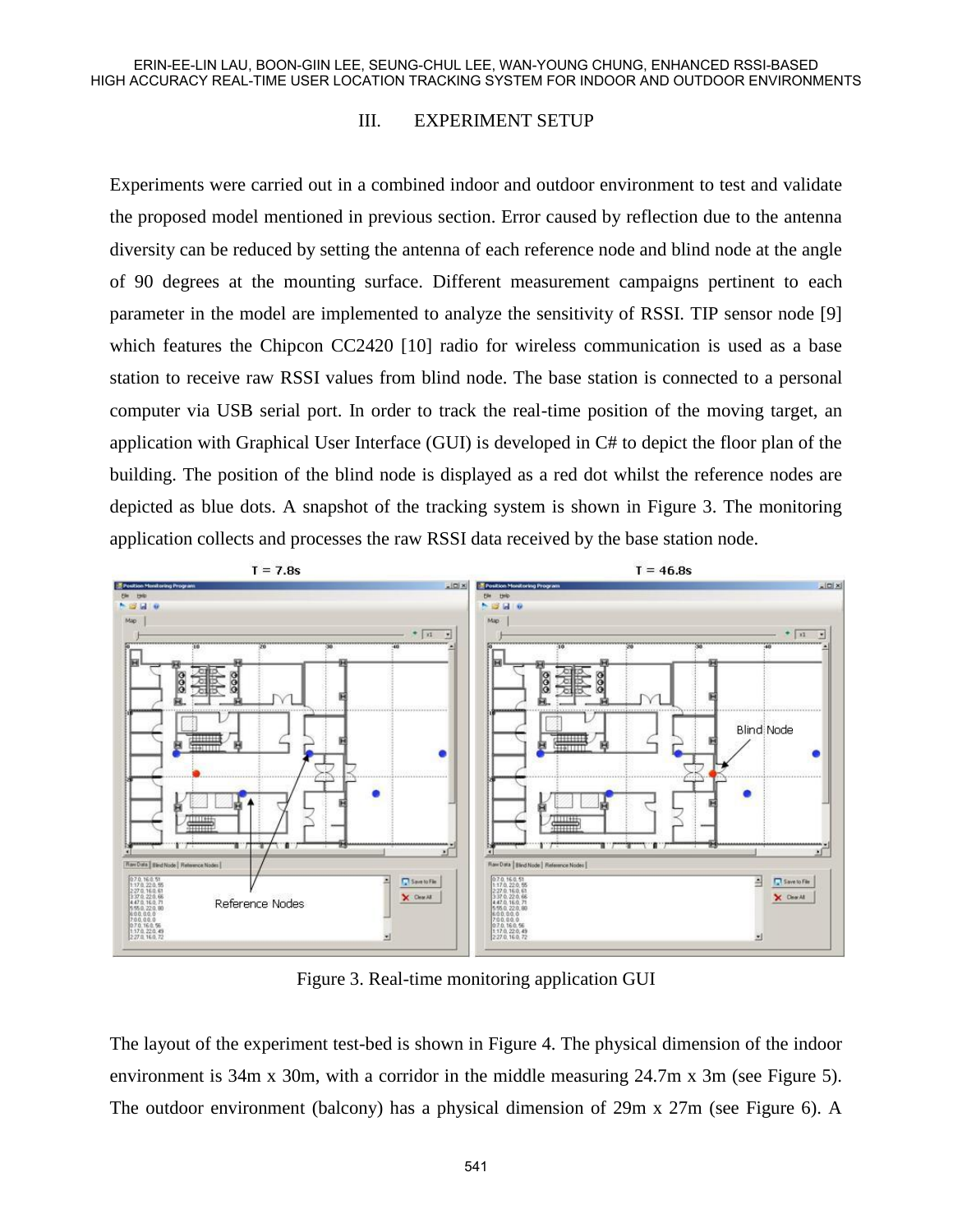total of six reference nodes were placed from the corridor indoor to the balcony outdoor, in such a way that a distance of approximately 10m exists between the two nearest reference nodes. These reference nodes thus formed a rectangular test area with physical dimension of 47.5m x 3m (see Figure 4). The reference nodes in the corridor indoor were placed approximately 2.5m above the ground, whereas the reference nodes deployed in outdoor were raised at approximately 1.4m above the ground.

The experiment was conducted at a time when the interference from human activities was minimal. Before the experiment was carried out, several preparation steps were conducted. Firstly, the available radio frequency channels were scanned to avoid interference from Wireless LAN at the test area. Secondly, the blind node was rotated slowly in all orientations to examine the orientation effect. After that, the signal propagation constant was calibrated for each reference node in this experiment environment.



Figure 4. Layout plan of the experiment testbed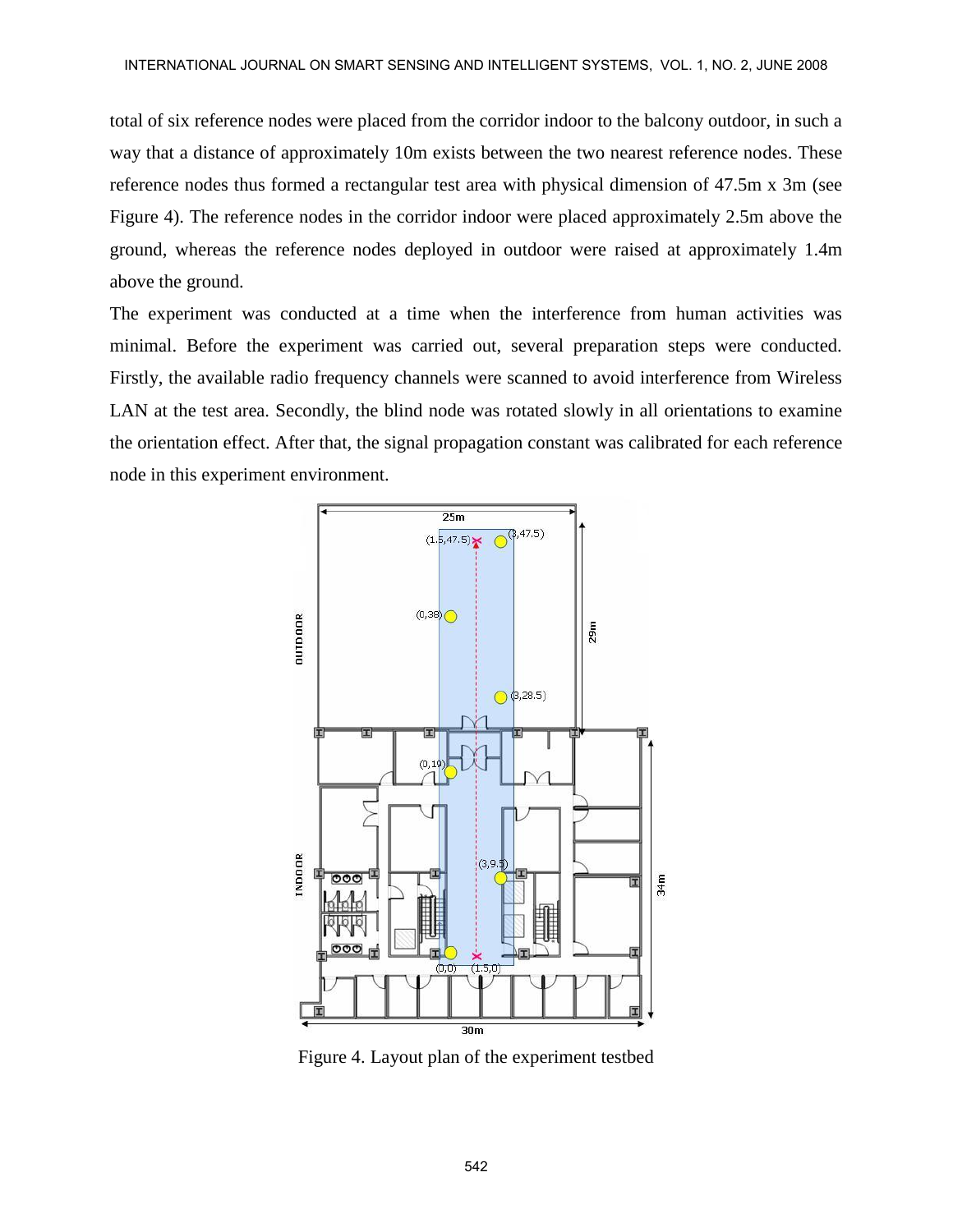ERIN-EE-LIN LAU, BOON-GIIN LEE, SEUNG-CHUL LEE, WAN-YOUNG CHUNG, ENHANCED RSSI-BASED HIGH ACCURACY REAL-TIME USER LOCATION TRACKING SYSTEM FOR INDOOR AND OUTDOOR ENVIRONMENTS



Figure 5. Outdoor testbed setup

During the experiment, a user carrying the blind node walked from an indoor starting point with coordinate (1.5, 0) to an outdoor ending point with coordinate (1.5, 47.5). The movement was tracked at real-time with 1.3 second of interval. The accuracy of the proposed system with refining algorithms was found by comparing the position estimated by this system with the predicted position calculated mathematically.



Figure 6. Indoor testbed setup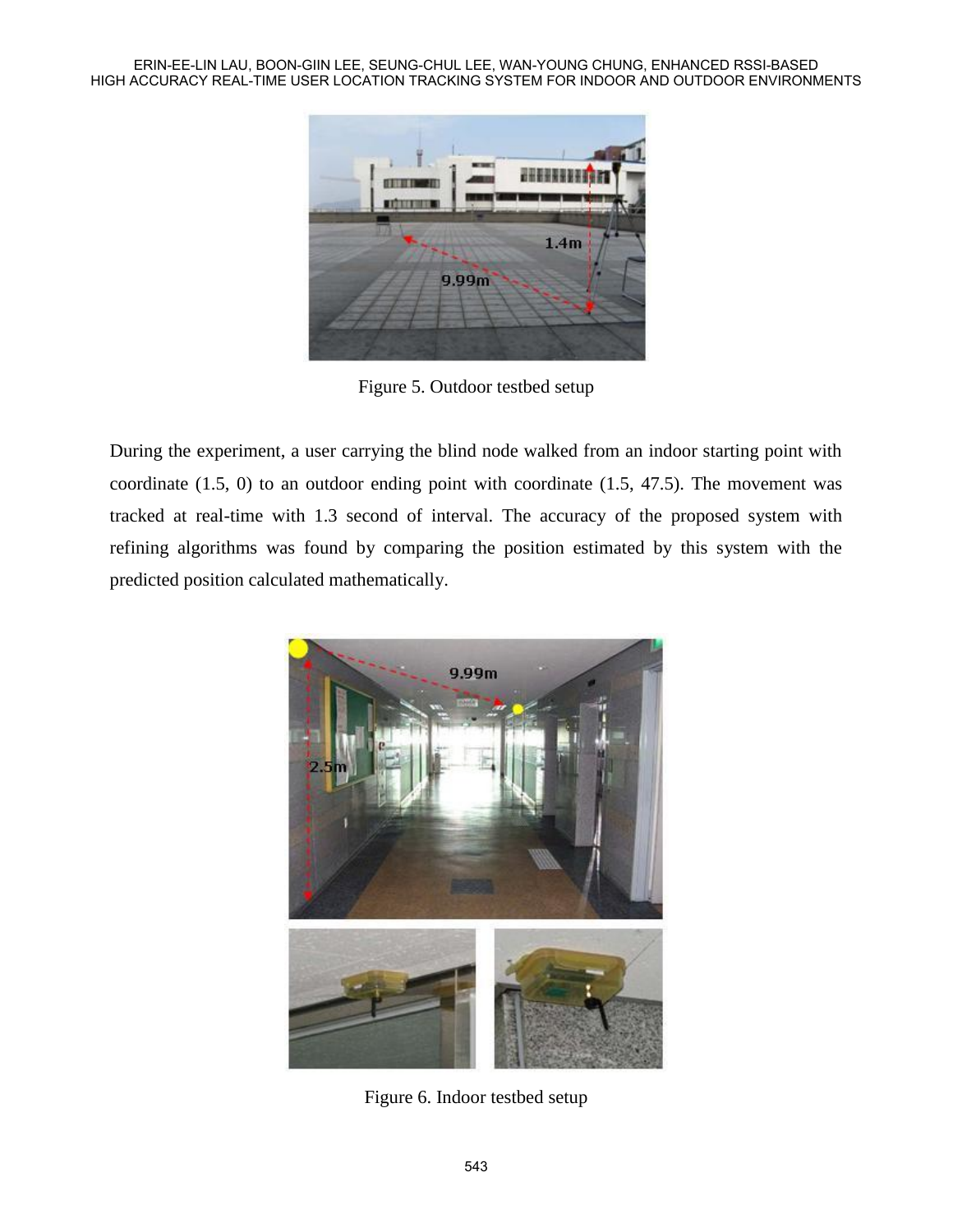## IV. RESULTS AND DISCUSSIONS

Calibration results based on several static locations reveal the drawback of uniform computation for propagation constant applied in CC2431, as the propagation constants are different for different reference nodes in the RSSI-distance conversion formula. The variation of signals is due to the difference in the attenuation of signal on the medium surrounding the reference point. In deterministic phase, RSSI values are collected at several static points in all orientation and the average data are processed to obtain the propagation constants via linear regression equation.

In Figure 7, the signal fluctuation exhibited by the blind node is significantly reduced after implementing the smoothing algorithm. Although the fluctuation still exist, the smoothing algorithm yields smoother linear curves with less extreme vacillation than before, which corresponds better with the actual blind node's motion. In the experiment, the total time spent by blind node's movement from coordinate  $(1.5, 0)$  to  $(1.5, 47.5)$  was 88.4s, in which the user was moving indoor from time 0s to 48.1s, and outdoor from 48.1s onwards.

Figure 8 shows a comparison of filtered and unfiltered distance with the predicted distance for reference node located at coordinate (0, 19) in the indoor environment and that for the reference node at coordinate (3, 28.5) in the outdoor environment. The predicted distance is computed by assuming blind node moves with a constant velocity. Result shows that the reduction of RSSI signal fluctuation corresponds more accurately with the actual blind node motion as the blind node does not change its motion rapidly The average variation of the filtered distance from the predicted distance is reduced, which implies that the accuracy is improved compared with the unfiltered data.

Figure 9 shows the comparison of position estimation for both CC2431and iterative trilateration with the predicted position. The average error of coordinates computed is around 1.7m, which is smaller than the average error of approximately 2.8m computed by CC2431. Iterative trilateration results in which the distances are computed according to the filtered signal strength reveals the effectiveness of this calculation in contributing a more accurate position.

The results obtained through the combined algorithms validate the feasibility of the proposed technique and algorithms to be applied in both indoor and outdoor environments.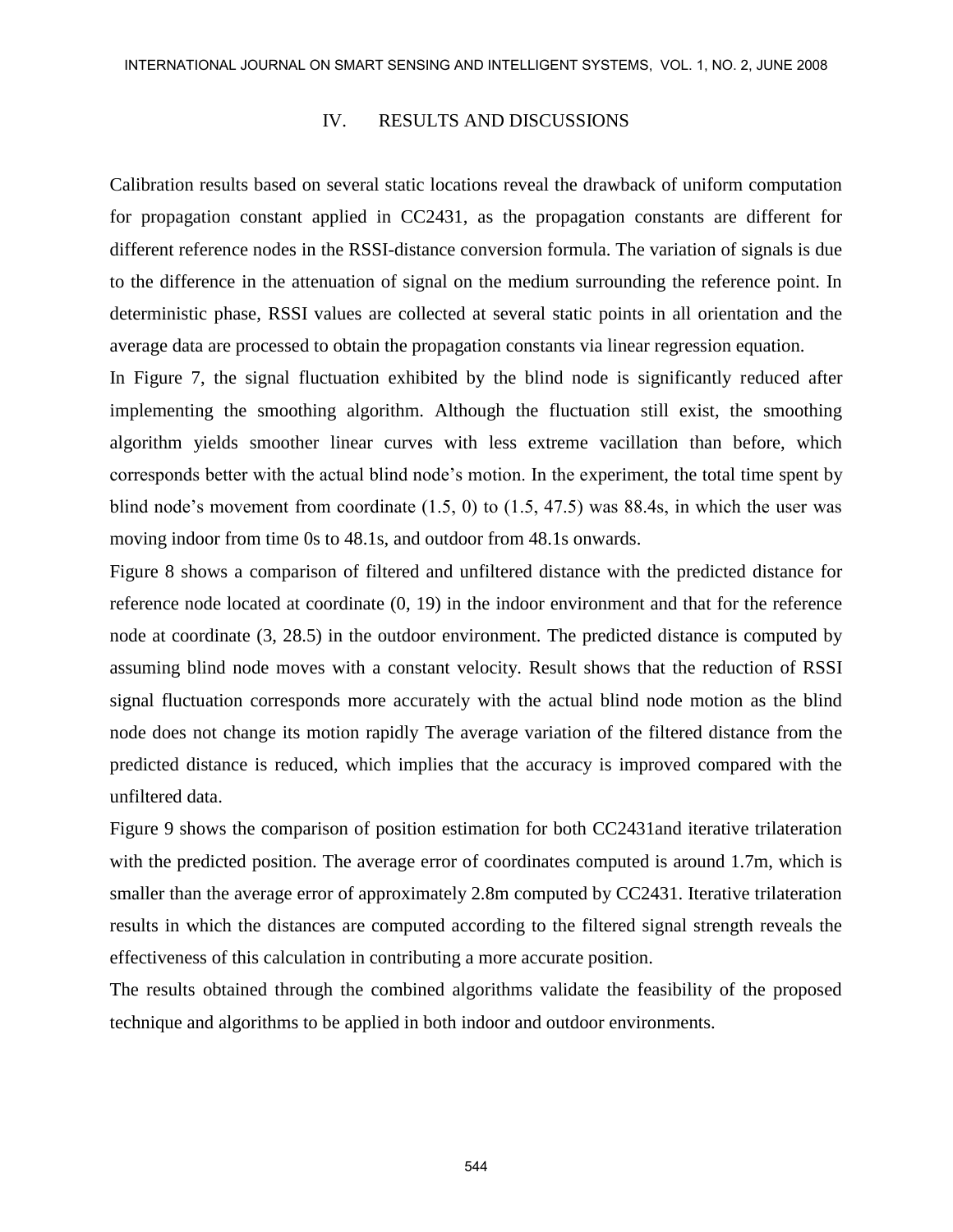ERIN-EE-LIN LAU, BOON-GIIN LEE, SEUNG-CHUL LEE, WAN-YOUNG CHUNG, ENHANCED RSSI-BASED HIGH ACCURACY REAL-TIME USER LOCATION TRACKING SYSTEM FOR INDOOR AND OUTDOOR ENVIRONMENTS



Figure 7. Smoothing algorithm applied on the raw RSSI data received from reference nodes



Figure 8. Comparison of distances between filtered RSSI and unfiltered data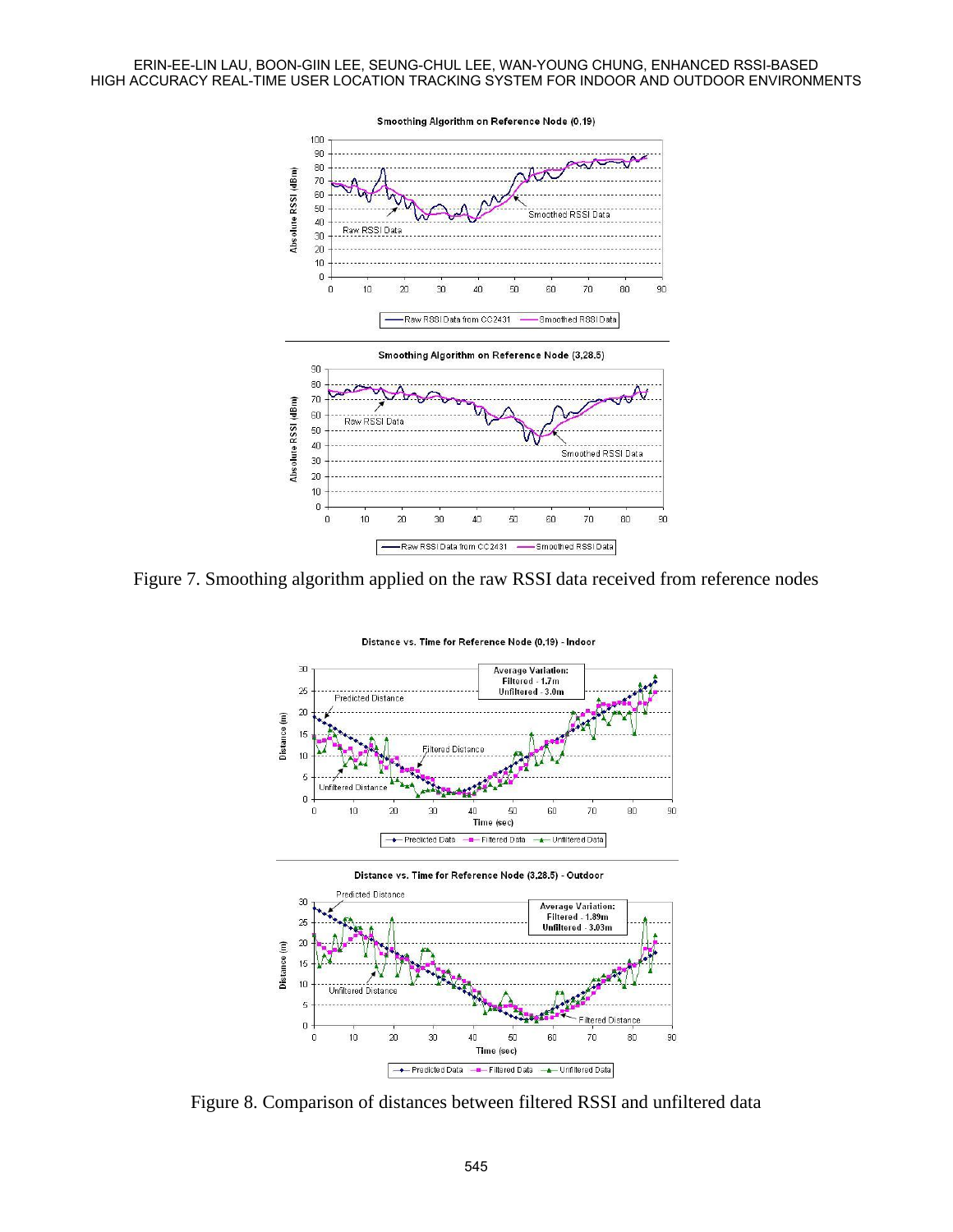

Figure 9. Comparison of location coordinates  $(X, Y)$  computed by iterative trilateration algorithm and CC2431

## V. CONCLUSIONS AND FUTURE WORKS

In this paper, a real-time indoor and outdoor tracking application prototype is presented. RSSI technique is employed to estimate user's location in a hybrid of indoor and outdoor environments. Refining algorithms were proposed to improve the accuracy on tracking a mobile target and the results were evaluated. Several tests were conducted to show its improvements compared to the current CC2431 location estimation engine. Comparing with other existing RSSI-based location tracking systems [5, 11, 12], the system discussed in this paper exhibits similarity in terms of propagation constants calibration, but the smoothing algorithm is not proposed in other systems. Using this smoothing algorithm, it outperforms the other systems in terms of accuracy. Besides, due to the low complexity, the smoothing algorithm can be easily embedded in the microprocessor to filter the RSSI values. This prototype experiment is used as a proof-of-concept implementation of the proposed technique. In conclusion, the application implemented in this research provides an enhanced solution to track user position in both indoor and outdoor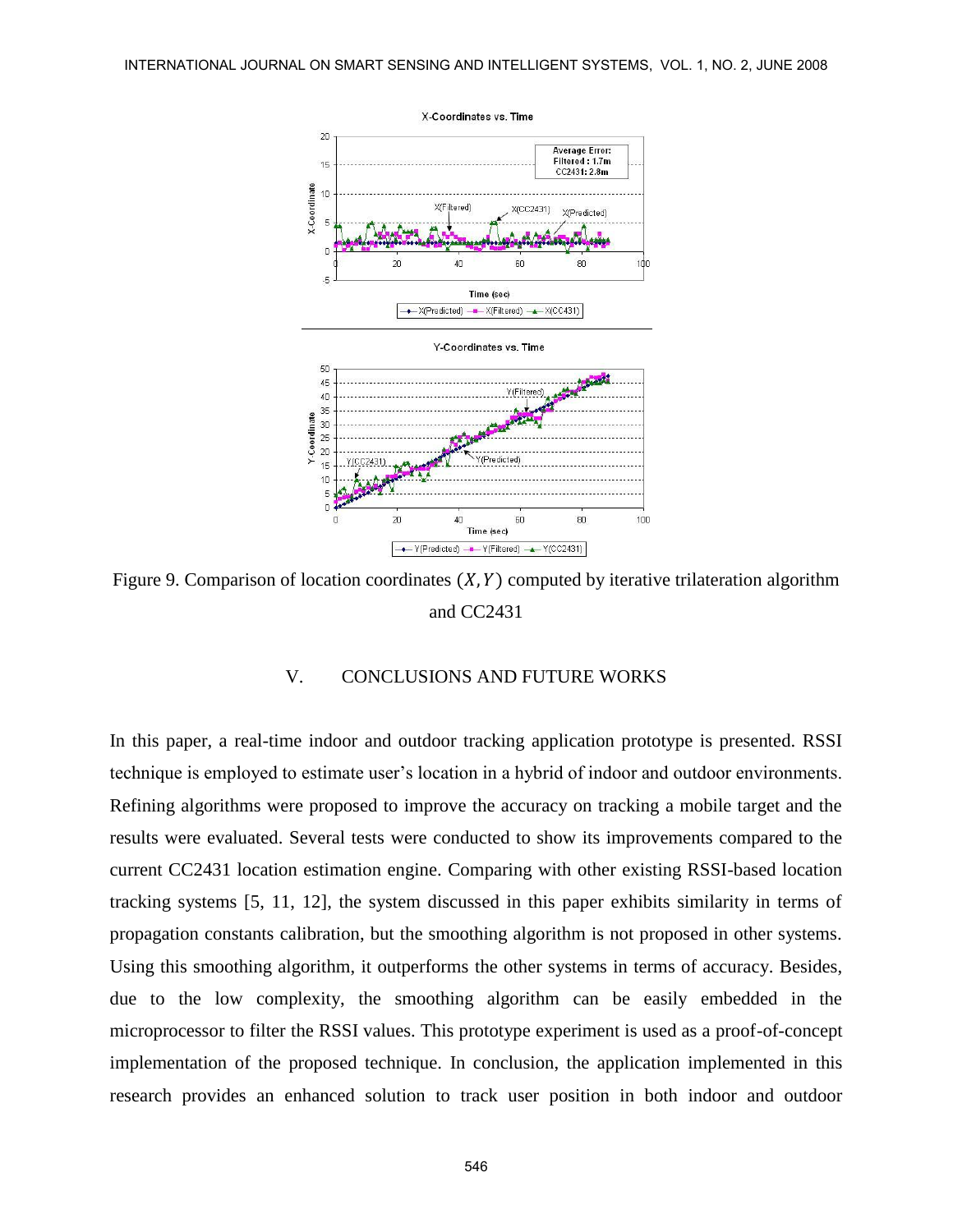#### ERIN-EE-LIN LAU, BOON-GIIN LEE, SEUNG-CHUL LEE, WAN-YOUNG CHUNG, ENHANCED RSSI-BASED HIGH ACCURACY REAL-TIME USER LOCATION TRACKING SYSTEM FOR INDOOR AND OUTDOOR ENVIRONMENTS

environments. Overall average accuracy is improved through the refining algorithms that combine the calibration of signal propagation constants, reduction of dynamic signal fluctuation and trilateration.

Experimental results from this paper indicate that good signal strength estimates can be achieved. However, considerable estimation errors at certain positions remain. A number of extensions can be studied to further improve the performance of the location estimation techniques. The study of the impact of using different propagation models such as to obtain the minimum, average and maximum RSSI signal propagation constant instead of considering only the average value and to apply the smoothing algorithm on distances instead of RSSI in location accuracy are in progress. Besides, current experiments are carried out along the hallways where all reference nodes are located at the line-of-sight to the target node. A more complicated experiment will be designed to verify the effectiveness of the proposed algorithm to be relocated to a different testbed with the same propagation model proposed in determining a user's location.

#### REFERENCES

[1] N. Priyantha, A. Chakaborty, H. Balakrishnan, "The Cricket Location-support System", ACM Mobicom Conference, Boston, MA, August 2000.

[2] K. Lorincz, and M. Welsh, "MoteTrack: A Robust, Decentralized Approach to RF-Based Location Tracking", In Proceedings of the International Workshop on Location- and Context-Awareness (LoCA 2005) at Pervasive 2005, Oberpfaffenhofen, Germany, May 2005.

[3] Stoleru, R.; Tian He; Stankovic, J.A., "Walking GPS: a practical solution for localization in manually deployed wireless sensor networks," Local Computer Networks, 2004. 29th Annual IEEE International Conference on, vol., no.pp. 480- 489, 16-18 Nov. 2004.

[4] CC2431 Development Kit User Manual, http://www.chipcon.com/files/CC2431DK%20Development%20Kit%20User%20Manual\_1\_3.pd fhipcon.com

[5] F. Lassabe, P. Canalda, P. Chatonnay, F. Spies, " A Friis-based Calibrated Model for WiFi Terminals Positioning", In Proceedings of the Sixth IEEE International Symposium on a World of Wireless Mobile and Multimedia Network, 2005.